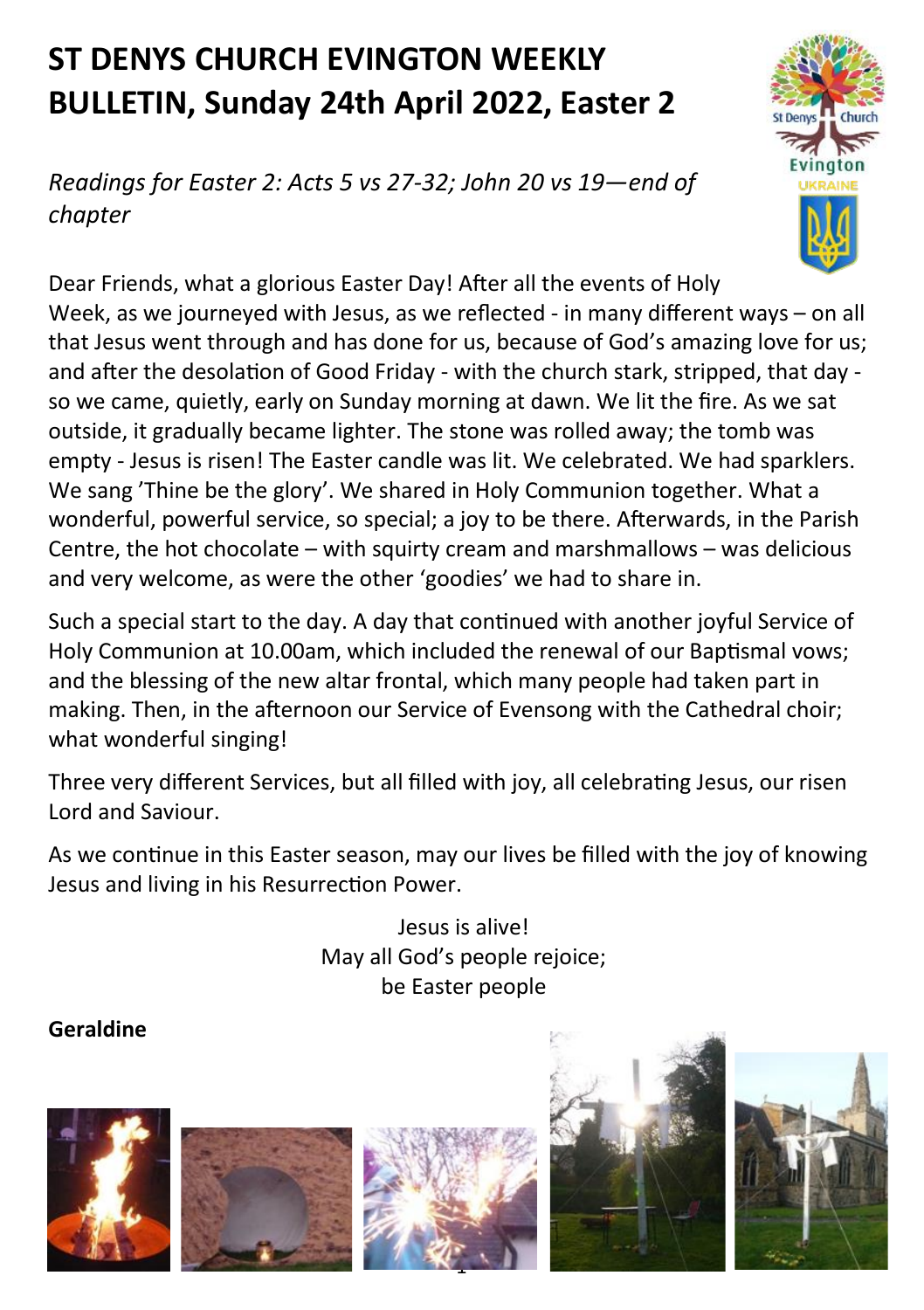### **DIAL-ST-DENYS:** Call **0116 4647540** to hear parts of last Sunday's service. Call **0116 4647740** to hear a **Walk With Wonder**



To join us for the following Zoom service, go to www.zoom.us/join, type in the Meeting ID, and the Password (which can be obtained from Qyan): **Sunday 24th April, 10am Traditional Holy Communion** in church and on Zoom; ID: 820 0369 6332 Landline access - Call 0131 4601196 just before the time of the meeting. When asked, enter the Meeting ID followed by #. This is the 9 digit code specific to each meeting. You will then be asked for their Participant ID but just press # again. When asked, input the password.

**Morning Prayer** Monday, Tuesday, Wednesday and Thursday 9am



The Electoral Roll will be updated before the Annual Parochial Church Meeting (APCM) on 11th May. If you are already on the roll you DO NOT need to enrol again. If you are a new church member and would

like more information or an application form, please speak to **Elizabeth Rudge**. Please note that the Roll closes this coming Sunday 24th April. No more additions can be made from then until after the APCM on 11th May. Thanks.

**Mark's research project on 'The Parish'** Thank you to all who have already returned their questionnaires to the green box. If you were away last week or still have one to return, then there is still a pile of questionnaires and the green returns box on the table at the back of church. Thank you all so much with your help with this project.

**Confirmation** Easter is a wonderful time to think about making a fresh commitment to following Christ. Maybe you were moved by the renewal of baptism vows on Easter morning? Or maybe you've



2 'prod from God!' Come and talk to me or drop me a line. **Anthony.**had a time away from church and want to mark your return to faith? There are lots of options for affirming a Christian commitment from baptism itself to a renewal of baptism vows, forms of reconciliation or formal reception into the Church of England. Confirmation is another step in that journey of deeper commitment and can be done at any age. On  $12<sup>th</sup>$  June, Bishop Saju will join us to confirm a number of our young people, but I'd love to support others too who might like to take this step or in some other way publicly reaffirm their faith. While there are several confirmation services each year, we have only had them at St Denys every few years so do take this opportunity if you feel a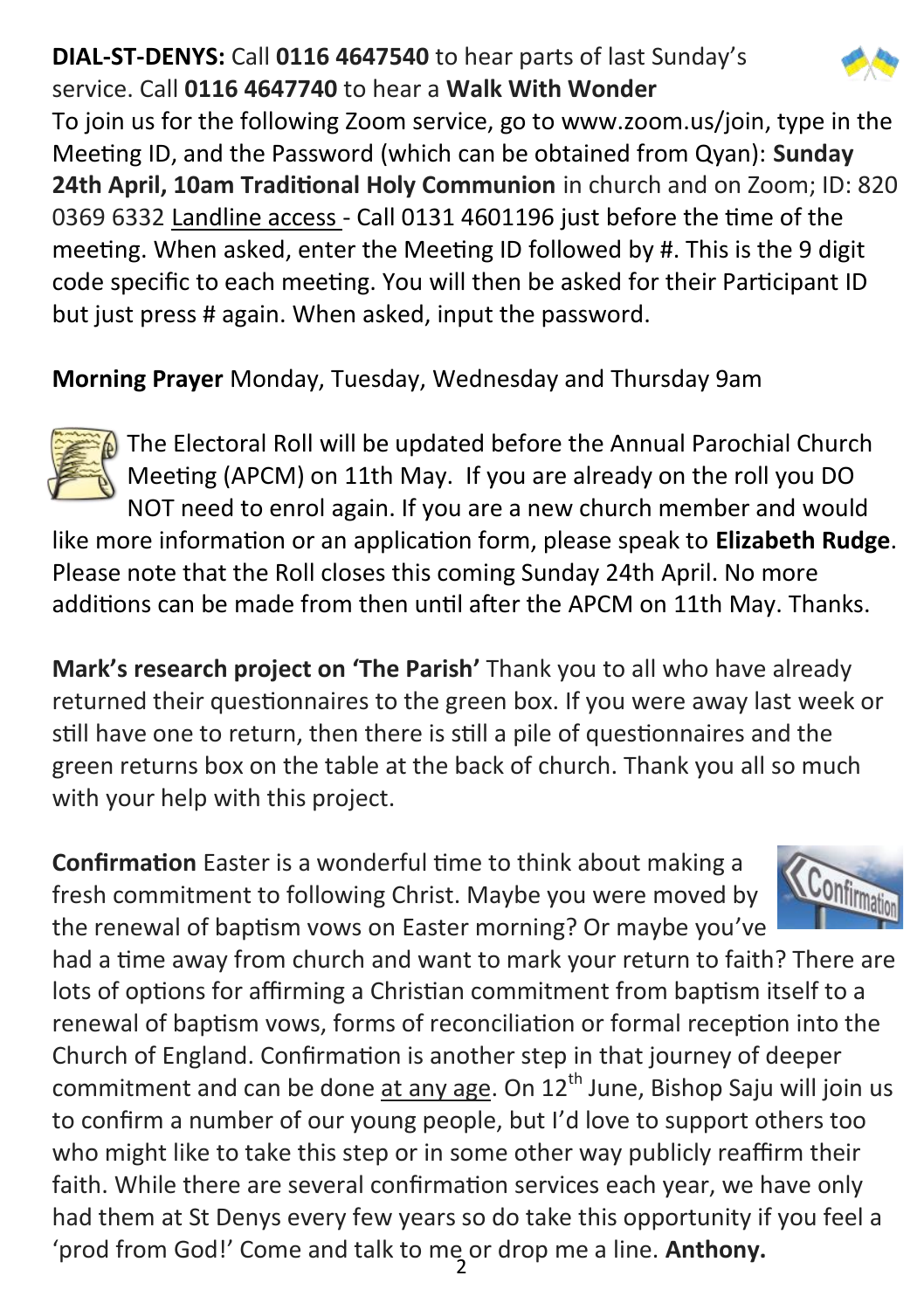#### **Quiet Gardens in Leicestershire**

*The season runs from May to September each year. Most days start at 10am with coffee and biscuits, then finish at 4pm.* We all know that Jesus would go away regularly by Himself in order to pray. When the crowds pressed in on Him, he would



slip away to be on his own with God. We know, too, that he told us to do the same. But it's hard for most of us, isn't it, for one reason or another? Quiet Gardens in Leicestershire was formed over twenty years ago, with the aim of providing 'quiet spaces' where people can take a break from demands, slow down and just be with God – and themselves! A programme of Gardens is provided each year throughout the county and the aim is to make them as accessible as possible both in location and cost. There are several different venues; abbeys and retreat houses and private gardens large and small. A leader gently moves us into the quiet by giving short talks to help us in our reflections; all are experienced in helping people develop their relationship with God. Guests are then free to 'do their own thing': some draw, paint or do craftwork; others read, pray or even doze! All we ask is for people to respect the quiet. There are no guarantees, of course. Some will have a deep spiritual experience; some will find that the benefit comes later and some will just have a rest! Then a short act of Christian worship concludes what most participants find is a relaxing and rewarding day - whatever happens! To find out more and view the programme of events for 2022 [visit the Quiet Gardens website here.](https://anglican.us5.list-manage.com/track/click?u=636069b749b52b6445d4ebe93&id=15df48064d&e=3760f656ee)

3

#### **His Love**

God sent His Son to take the punishment For all the thoughtless, sinful things we do; Jesus gave his life because He loves us; His love is boundless, sweet, forever true. On Easter morn He showed He is our Savior: His resurrection proves He is our Lord. That is why we tell you, "Happy Easter!"

He secured our heavenly reward!

It's impossible to find any other who could suffer, die, and be resurrected, to give an eternal gift to humankind. That's Jesus. **That's Easter.** 

> **Bu Joanna Fuchs** Poemsource.com

**Bu Joanna Fuchs** Poemsource.com